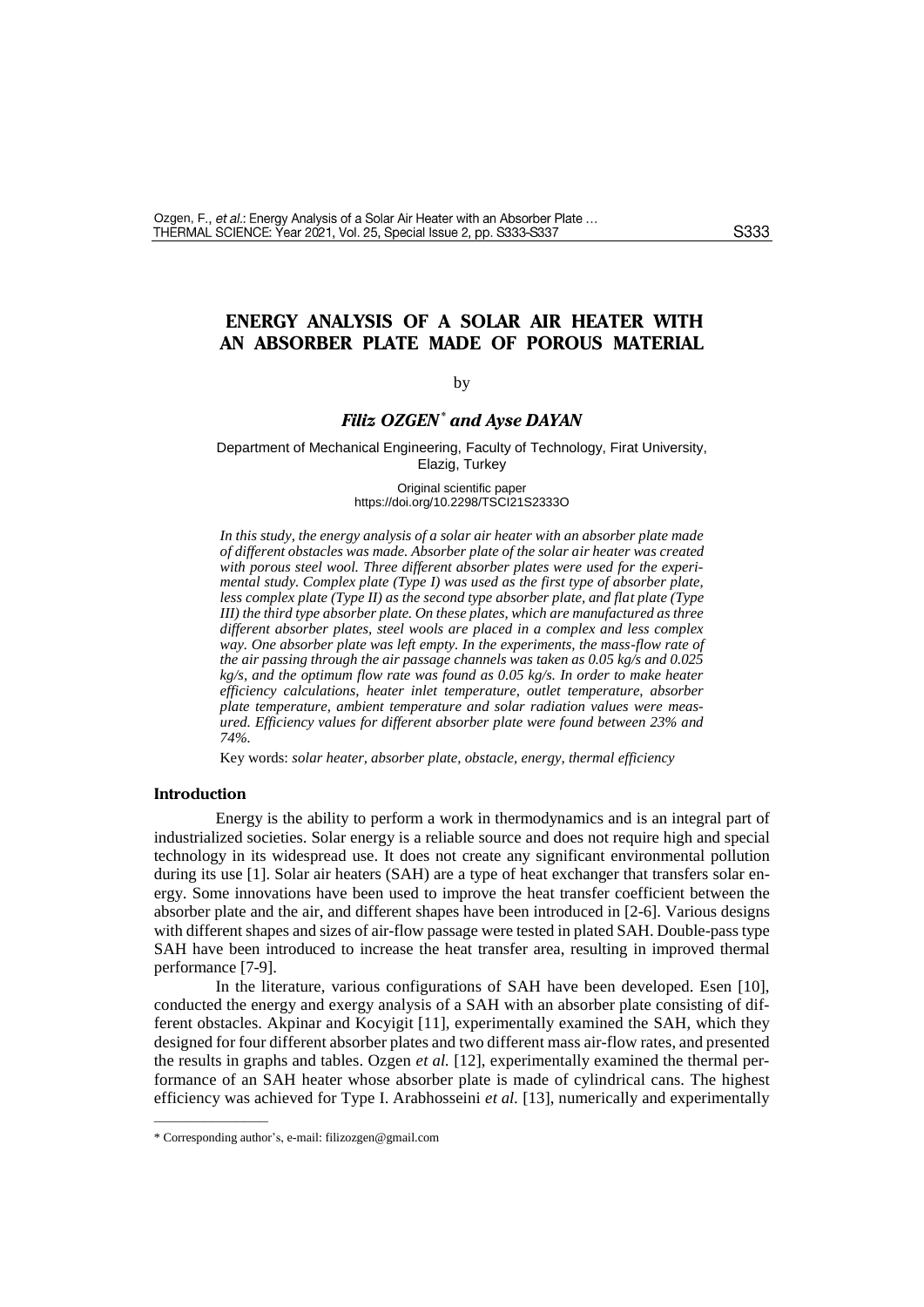examined the performance of a porous SAH equipped with a recycling system for three airflow rates (0.009, 0.018, and 0.036 kg/s). Ucar and Inalli [14], examined the effect of different shape and arrangement of the absorber plate on the techniques of increasing heat transfer in their experimental study. Albizzati [15], conducted a study on the thermal performance of a SAH with a porous absorber plate. In this study, air inlet and outlet temperatures, air velocity, solar radiation values were measured at several points of the heater. Karim *et al.* [16], investigated the performance of flat plated, finned and V-shaped SAH both experimentally and theoretically. Moummi *et al.* [17] conducted a study on the thermal performance of a collector by placing rectangular absorber plates perpendicular to the flow. In this study, the thermal performance of three types of SAH was experimentally examined the results showed that the thermal performance of Type I was better.

## **Experimental study**

#### *Design of heaters*

In this study, the thermal performance of a SAH whose absorber plate is made of porous material was experimentally examined. The heater frame is 120 cm long, 80 cm wide,



**Figure 1. Photograph of the experimental setup;**  $1 - absorber plate$ ,  $2 - collector box$ ,  $3 - glass$ *cover, 4 – temperatures scanner, 5 – sheet, 6 – pyranometer, 7 – pyranometer recorder, 8 – thermometers, 9 – fan, 10 – fan engine, 11 – thermocuples, 12 – anemometer, and 13 - computer*

and 40 cm high. In the heater, 4 mm thick window glass was used as a transparent cover, chipboard wood was used as the frame material, and 3 cm thick Styrofoam was used as the insulation material. The photograph of the experimental set-up is shown in fig. 1.

To create the absorber plates, 180 porous steel wool was collected, and these wires were adhered to both the top and the bottom of the 1.5 mm thick galvanized sheet using a type of silicone glue. After the adhering process, this sheet is painted with black matte paint to form an absorbing plate. In the first of these absorber plates formed, a total of 102 steel wools were complexly placed (Type I) as seen in fig. 2(a), and 78 steel wools were placed in a regular row (Type II) as seen in fig. 2(b). Wires were not used on the third absorber plate that we used in our study

and the absorber plate that we specified as the flat (Type III) type is shown in fig. 2(c). The images of these absorber surfaces inside the heater frame are also seen in fig. 2.

Kipp *δ,* Zonen CM3 Pyranometer was used to measure the total radiation intensity on the unit horizontal surface. The heater is connected by way of a pipe to the inlet port of the air circulation fan with a flow rate of 800 m<sup>3</sup>/h. A digital anemometer (AM-4206M) measuring air velocity and a mercury thermometer (0-100  $^{\circ}$ C) measuring the temperature of the air at the inlet and outlet of the heater were used. The *T*-type Cu-constantan thermocouples were connected to four points at equal intervals of 24 cm to measure the temperatures of certain points of the absorber plates. The other ends of the thermocouples were connected to the CR 510 Data Logger and the values were read.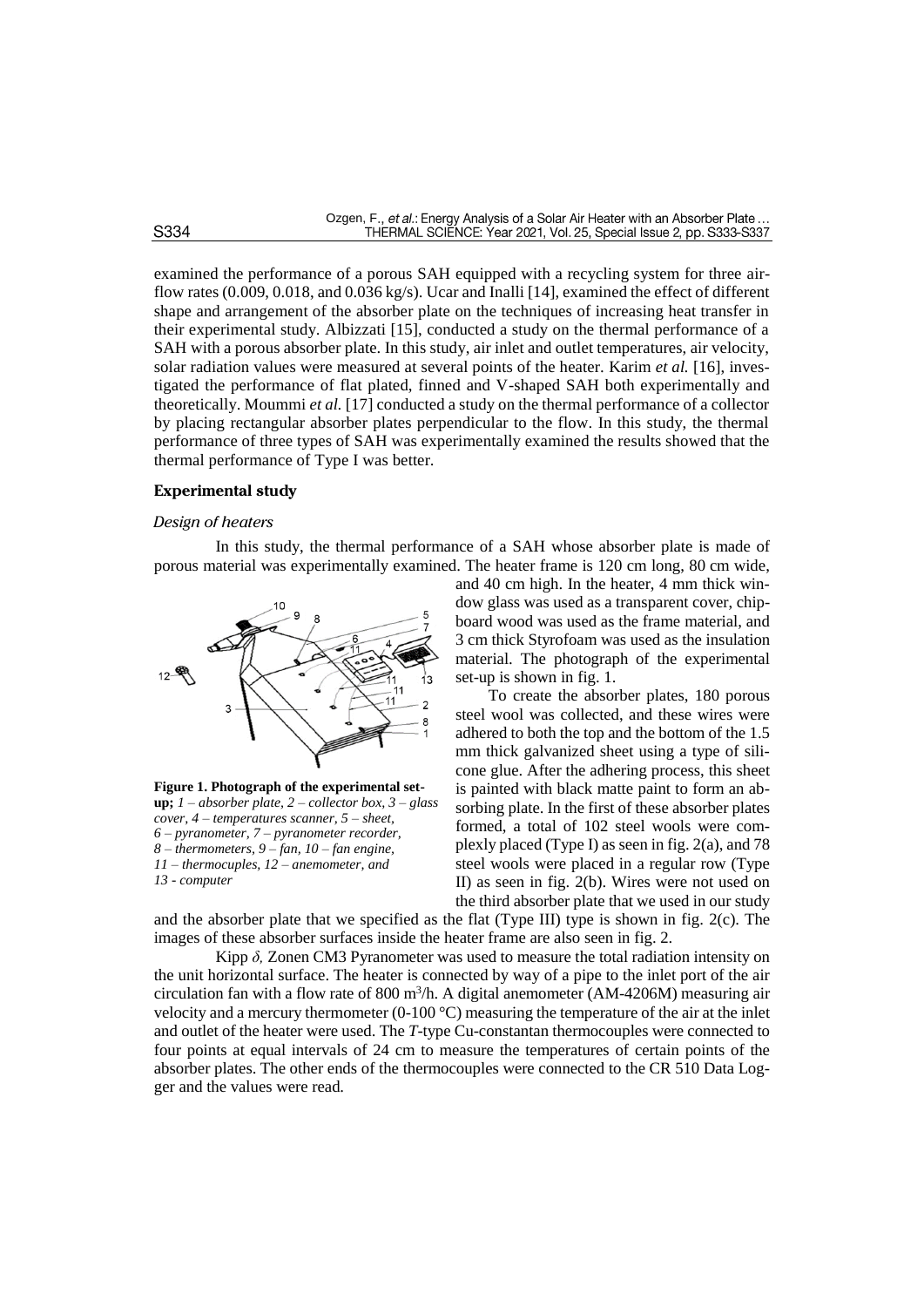Ozgen, F., et al.: Energy Analysis of a Solar Air Heater with an Absorber Plate ...<br>THERMAL SCIENCE: Year 2021, Vol. 25, Special Issue 2, pp. S333-S337



**Figure 2. Absorber plate types and the appearance of these absorber plates in the heater frame; (a) Type I, (b) Type II, and (c) Type III**

### *Thermal analysis*

Experiments were carried out between July 1-30, 2020 in the workshop area of Fırat University, Faculty of Technology, Department of Mechanical Engineering. The theoretical model for the operation of the unstable solar heater is made using a thermal energy balance [10].

 $[Accumulated energy] + [Energy gain] = [Absorbed energy] - [Loss energy]$  (1)

The following expressions are formulated for each term of eq. (1):

[Accumulated energy] = 
$$
M_p C p_p \left( \frac{dT_{p,\text{ave}}}{dt} \right)
$$
 (2)

[Energy gain] = 
$$
\dot{m}Cp(T_{\text{out}} - T_{\text{in}})
$$
 (3)

[Absolute energy] = 
$$
\eta_0 I A_c
$$
 (4)

[
$$
[Loss energy] = Uc (Tp,ave - Te) Ac
$$
 (5)

By combining eqs. (2)-(5), the thermal energy balance equation necessary to explain the operation of the solar heater is obtained:

$$
M_p C p_p \left( \frac{\mathrm{d} T_{p,\text{ave}}}{\mathrm{d} t} \right) + \dot{m} C p \left( T_{\text{out}} - T_{\text{in}} \right) = \eta_0 I A_c - U_c (T_{p,\text{ave}} - T_e) A_c \tag{6}
$$

$$
\eta = \dot{m}Cp \frac{T_{\text{out}} - T_{\text{in}}}{IA_c} \tag{7}
$$

S335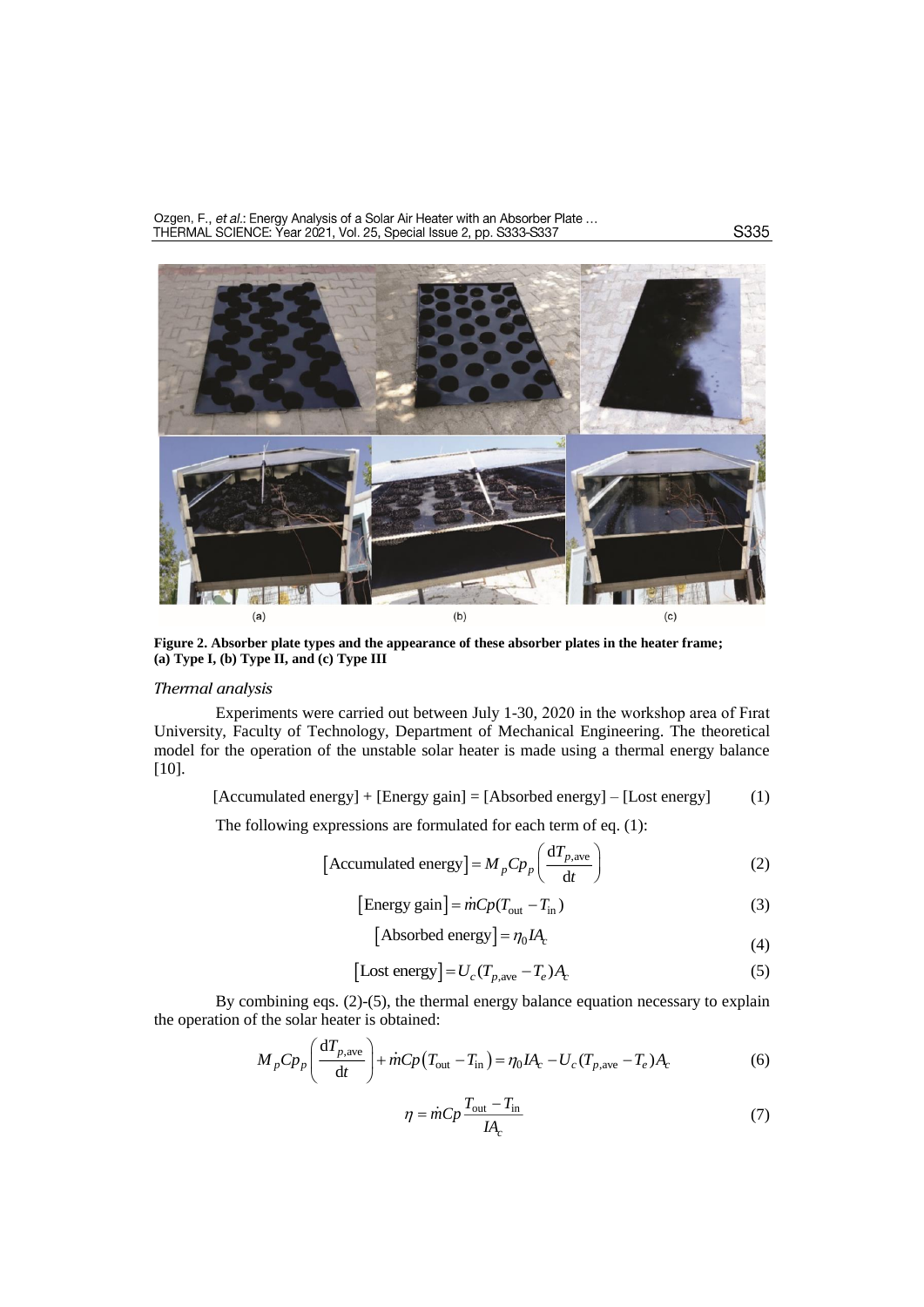#### **Experimental results**

Calculated values and obtained data for the days when the experiments were conducted are shown in graphs. In these graphs, the temperature change of the air entering and leaving the collector for flow rates of 0.025 kg/s and 0.05 kg/s, the variations of the efficiency and temperature values, which were measured with the help of thermocouples placed on the absorber plate at equal intervals and over time, are seen. The efficiency variation of these three types of heaters with time is shown in fig. 3 for the mass-flow rate of *ṁ* = 0.025 and *ṁ* = 0.05 kg/s. Efficiency at high flow varies between 46% and 74% for Type I, between 40% and 63% for Type II, and between 30% and 62% for Type III. Maximum efficiency for high flow rate is 74%, 63%, and 62% for three heaters, respectively. Efficiency for low flow varies between 28% and 62% for Type I, 27%, and 56% for Type II, and between 23% and 49% for Type III. Maximum efficiency at low flow rate is 62%, 56%, and 49% for three heaters, respectively.



**Figure 3. Efficiency variation with time for different types of absorber plates; (a)** *ṁ* **= 0.025 kg/s and (b)** *ṁ* **= 0.05 kg/s** 

As can be seen from the figures, the efficiency of Type I is higher than that of Type II. This provides the highest heat transfer coefficient, the highest absorber temperature and reduced thermal heat loss. The variation of absorber plate temperatures and solar radiation values over time for Type I, Type II and Type III collectors is shown in fig. 4 for 0.025 kg/s and 0.05 kg/s air-flow rates. It can be clearly seen from the graphs that the temperature variation increases until 13:00 in the afternoon in parallel with the change in the radiation intensity on the absorber plate, then decreases with the decrease in the radiation intensity. In fig. 4, the highest hourly measured solar radiation intensity value was 970 W/m<sup>2</sup> for 0.025 kg/s and 995 W/m<sup>2</sup> for 0.05 kg/s.



**Figure 4. Variation of surface temperatures and radiation value over time for Type I;**  $(n)$   $\dot{m} = 0.025$  kg/s and (b)  $\dot{m} = 0.05$  kg/s

### S336